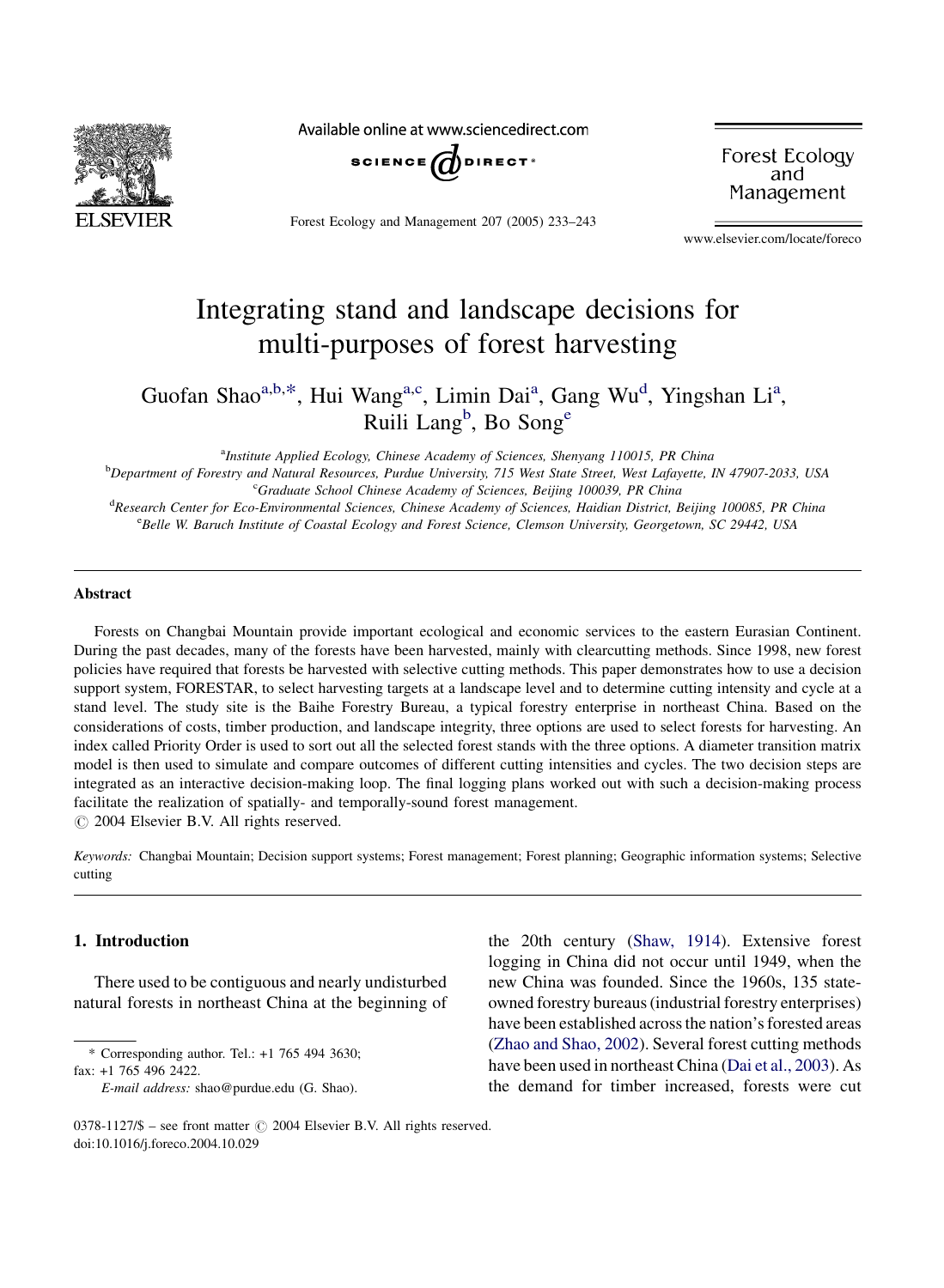largely with clearcutting methods. Although the volume logged did not exceed the growth of the remaining forests, forested landscapes were fragmented [\(Shao and Zhao, 1998](#page-10-0)), forest ecosystem quality was degraded [\(Shao et al., 2001\)](#page-10-0), and the age structure of the remaining forests became unsuitable for sustainable forestry ([Zhao and Shao, 2002](#page-10-0)). During the past decades, in parallel with the continued extensive forest logging in the upper reaches of major rivers, flash flooding increased in both frequency and intensity across China. This helped convince the central government to change the forestry policy to restrict forest logging and protect natural forests in 18 provinces [\(Zhang et al., 2000\)](#page-10-0). Accordingly, forest management plans are being changed throughout various administration levels. These changes provide unique opportunities to pursue ecosystem management of forests in China [\(Zhao and Shao, 2002](#page-10-0)). Today's ecosystem management remains primarily a philosophical concept for dealing with larger spatial scales and long-time frames. One concrete method to implement ecosystem management is to design and implement effective decision-support tools [\(Rauscher, 1999\)](#page-10-0).

Changbai Mountain, located on the border of China and North Korea, is centrally located in the broadleafconifer mixed forest of the eastern Eurasian continent ([Nakashizuka and Iida, 1995](#page-10-0)). Forests on Changbai Mountain provide important ecological and economic services to the region ([Wu et al., 2002\)](#page-10-0). The dominant tree species include Acer mono, Fraxinus mandshurica, Juglans mandshurica, Pinus koraiensis, Quercus mongolica, Tilia amurensis, and Ulmus japonica ([Barnes et al., 1993](#page-10-0)).

State-owned forest industries in Changbai Mountain area were founded in 1970s. Before 1996, socalled small-area clearcutting was a common practice in the region ([Shao and Zhao, 1998\)](#page-10-0). Both field and remote-sensing data have revealed that the clearcutting has fragmented the contiguous forest landscape into isolated forest patches [\(Shao et al., 2001; Shao](#page-10-0) [and Zhao, 1998\)](#page-10-0). Since 1996, and particularly in 1998, when the Natural Forest Conservation Program became effective, clearcutting has almost been eliminated and selective-cutting methods have been used [\(Dai et al., 2003](#page-10-0)). Forests are now grouped into three major categories: Special Ecological Forest (protection targets), General Ecological Forest (manageable), and Commodity Forest (timber production). The major difference in forest cutting between the General Ecological Forest and Commodity Forest is cutting intensity, which cannot exceed 30% for the former and 40% for the latter. Different cutting intensities and intervals have different effects on timber production and forest sustainability.

Practically useful, decision-support systems (DSS) need to be developed based on forest models. A series of forest models have been developed to simulate forest growth and succession on Changbai Mountain, including individual tree, stand, and landscape forest models ([Shao et al., 1994; Shao et al., 1996\)](#page-10-0). Each model is theoretically suitable for a unique forestmanagement purpose, but they are rarely used. Uneven-aged forest management practices required by the Natural Forest Conservation Program can be simulated with matrix models [\(Buongiorno, 2001;](#page-10-0) [Buongiorno and Gilless, 2003\)](#page-10-0).

#### 2. Needs, principles, and demonstrations of DSS

Decision making in forestry is critical because, in part, forests have a long lifespan and incautious decisions can lead to ecological and economic disasters that have spatial and temporal chain-reactions. Many efforts have been made worldwide in developing DSS in forestry. The fundamental benefit of DSS for forest managers is to provide efficient, explicit, and explainable means of choosing among alternative courses of action, based on available information and outcome preferences ([Rauscher, 1999\)](#page-10-0). Different DSS share common generic theories but focus on different forestry tasks. For example, BOREAL [\(Puttock et al., 1998\)](#page-10-0) aids forest managers in developing site-specific management schedules consistent with planning objectives and environmental standards; LEEMATH ([Li et al., 2000](#page-10-0)) is used to evaluate alternative management strategies from both economic and ecological perspectives; SBW DSS ([MacLean et al., 2001](#page-10-0)) incorporates the effects of insect damage into forest management planning; and REGEN ([Haddon et al., 1996\)](#page-10-0) reports on forest regeneration activities and conditions on harvested lands. [Rauscher](#page-10-0) [\(1999\)](#page-10-0) classified 33 DSS developed in the United States into regional, forest, and project-level applications.

Prior to the Natural Forest Conservation Program, forestry in China was characterized with excessive exploitation of natural forests and countrywide devel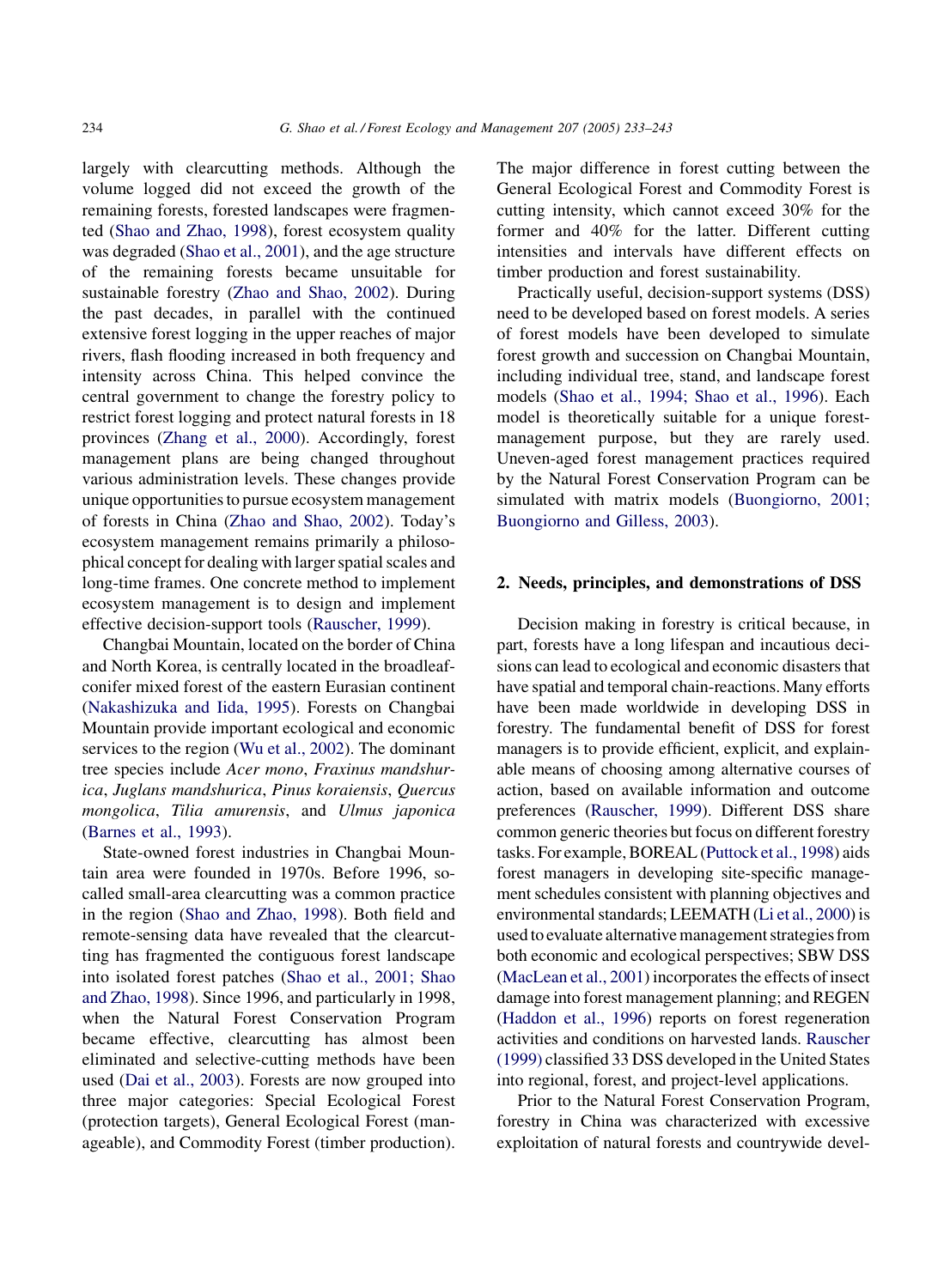opment of monoculture forest plantations [\(Zhao and](#page-10-0) [Shao, 2002\)](#page-10-0). Although forest plantations have helped triple forest cover in China during the past 50 years, they could not help prevent ecological disasters caused by the loss of natural forests on high mountains, the origins of major river systems in China. In 1998, the most destructive flooding in China's recent history took place in the major river systems, causing at least US\$20 billion in damage. The Three Gorge Dam under construction on Yangtze River will be the largest dam in the world when it is completed in 2009. Its functional life will be threatened by increasingly more sediment accumulation in the river. The conservation of natural forests is becoming a sociopolitical issue and is challenging forest managers and scientists [\(Zhang](#page-10-0) [et al., 2000](#page-10-0)). At a national level, DSS need to be developed to assist the implementations of the Natural Forest Conservation Program.

A decision support system, FORESTAR (Forest Operation and Restoration for Enhancing Services in a Temperate Asian Region; [Shao et al., 2003\)](#page-10-0), contains both landscape- and stand-level forest-management options and provides useful tools to help achieve the multiple purposes of forest-management practices of state-owned forest industries in China. Each forest industry, called a forestry bureau, is a cost-accounting unit. The immediate lower level unit is a forestry farm. The forest-planning unit at a forestry farm is a compartment, which contains multiple sub-compartments or stands as management units. Streams and mountain ridges normally define boundaries of compartments; sub-compartments are defined by forest conditions. FORESTAR can be used at the forestry-bureau or forestry-farm level.

For the purposes of forest harvesting, the framework of FORESTAR is designed to perform bi-step decisionmaking [\(Fig. 1](#page-3-0)). The first-step decision-making is made at a landscape level. FORESTAR contains four options to locate forests for harvesting. The selection of cutting targets can be made based on the considerations of timber production, landscape diversity and integrity, and/or non-wood products. Geospatial overlays are used to compare these options and prioritize forest stands suitable for timber production. The landscapelevel planning is performed with forest-inventory data that are collected from all the sub-compartments and renewed every 10 years. The forest-inventory data contain tens of items useful for the first-step decision making, including management type, species composition, mean age, mean diameter, mean height, crown cover, stand volume, stand density, growth status, silviculture history, mortality, seedling species, seedling density, forest floor vegetation type, slope, aspect, soil type, and soil depth.

The second-step decision-making is made at a stand level. Corresponding to uneven-aged forest management, FORESTAR employs a semi-densitydependent diameter transition model or matrix model developed by [Shao et al. \(1996\).](#page-10-0) The diameterdistribution data from forest inventories are used for running the model. More accurate data can be obtained with intensive, individual-tree measurements at each selected sub-compartment following the firststep decision-making. A graphic interface allows interactions between user-defined cutting options and forest responses ([Fig. 2\)](#page-4-0). The model predicts how long it will take for a forest stand that has been cut with a selective-cutting method to recover to the original stocking levels, and what is the averaged annual timber yield by the year of recovery. Users can conduct and compare a series of simulation experiments and figure out what cutting intensity and interval can provide the highest timber production while sustaining forest resources in the long run.

To better explain the bi-step decision-making processes, we demonstrate the use of FORESTAR at Baihe Forestry Bureau, which is located on the north-facing slope of Changbai Mountain. Baihe Forestry Bureau is a typical state-owned forest enterprise, managing about 190,000 ha of forest. The center of the bureau is located at  $42^{\circ}26.63'N$ , 128°26.56'E. Ranging from 600 to 1200 m in elevation, the native forest type in Baihe Forestry Bureau is mainly temperate mixed-species forest. Extensive forest felling started after 1972 when this bureau was established. The forests are important not only for timber resources, but also for the habitat of endangered plant and animal species, such as the North China or Manchurian tiger (Panthera tigris altaica) and Chinese merganser (Mergus squamatus).

## 3. The first-step decision making

FORESTAR contains three sub-modules: forest harvesting, forest regeneration, and forest protection.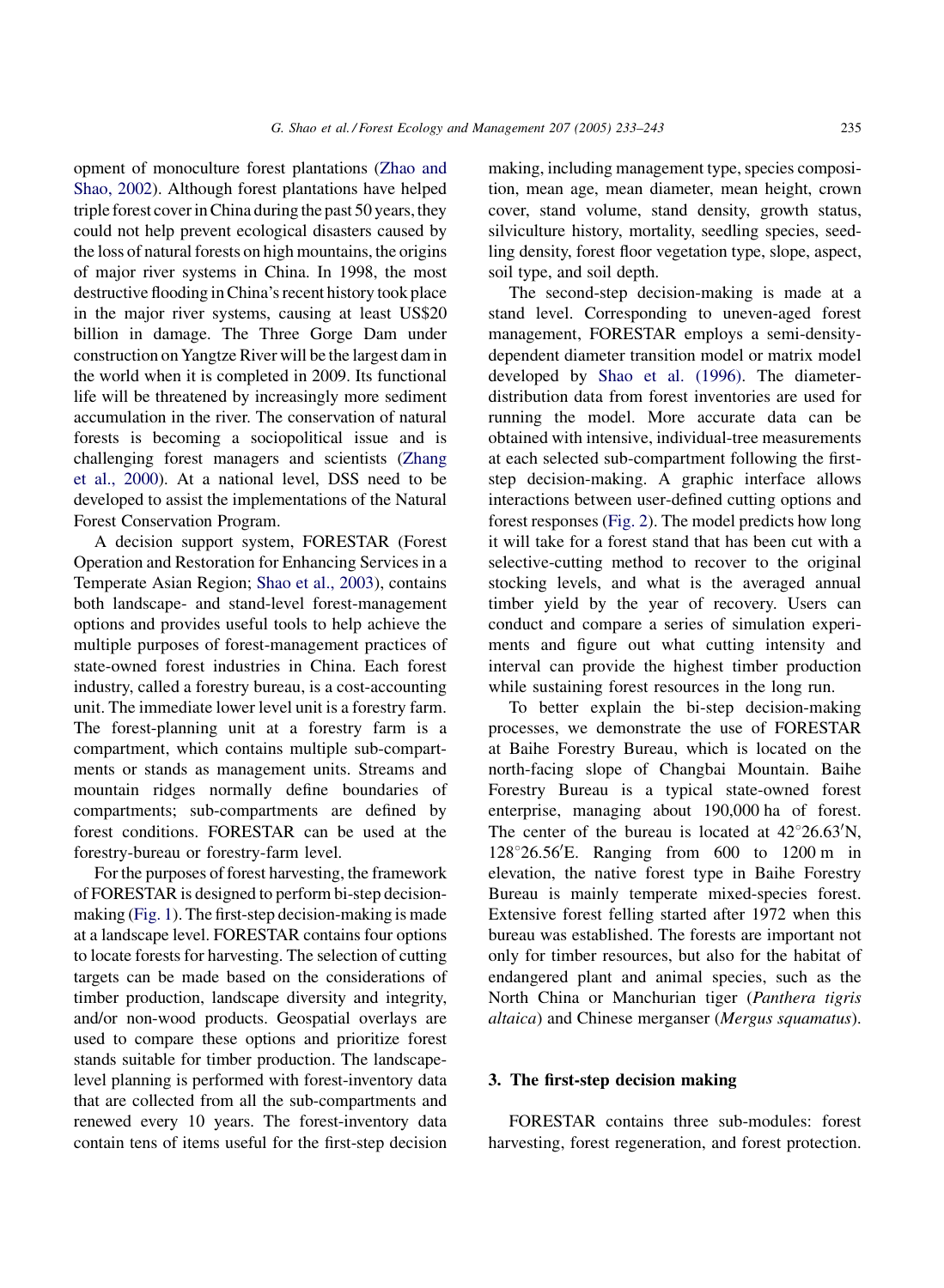<span id="page-3-0"></span>

Fig. 1. A flowchart of the decision-making processes of the decision-support system FORESTAR applied on Changbai Mountain.

In this paper, we use the forest-harvesting sub-module to demonstrate how to consider multiple purposes of forest harvesting. In this sub-module, the DSS includes four options for selecting cutting targets. The first option selects sub-compartments based on overall forest conditions within specific compartments; the second option selects sub-compartments directly, based on forest conditions within them; the third option is intended to select sub-compartments to assure landscape diversity and integrity; and the fourth option selects sub-compartments to increase nonwood products, such as ferns and frogs. Due to limited data availability for option 4, we applied the first three options in Baihe Forestry Bureau [\(Fig. 3](#page-5-0)).

The new national forestry regulation has restricted forest logging ([Zhao and Shao, 2002](#page-10-0)). The timber production from the Baihe Forestry Bureau was reduced from 181,000 m<sup>3</sup>/year in 2001 to 153,000 m<sup>3</sup>/ year in 2003 and will remain at this level into the future. The example FORESTAR application is based on this actual timber production limit. The Baihe Forestry Bureau has 10 forestry farms, composed of 994 compartments, and 13,777 sub-compartments. The sizes of the forestry farms range from 7582 to 34,862 ha. The Forestry Planning Institute at Baihe Forestry Bureau allocates timber productions to forestry farms based on labor and machine capabilities available at each farm.

After the allocations of timber production to each forestry farm, the Forestry Bureau helps forestry farms select cutting targets. To simplify annual forest-operation planning, compartments that contain a higher proportion of harvestable sub-compartments are normally selected. The major drawback of this strategy is that it may create large, contiguous cutting areas that may cause more soil erosion and damage wildlife habitat. The first option of the example application [\(Fig. 3\)](#page-5-0) represents the traditional practices of forest harvesting of forest industries in northeast China. In the second option, the selection of sub-compartments bypasses compartments, that is, sub-compartments are selected without considering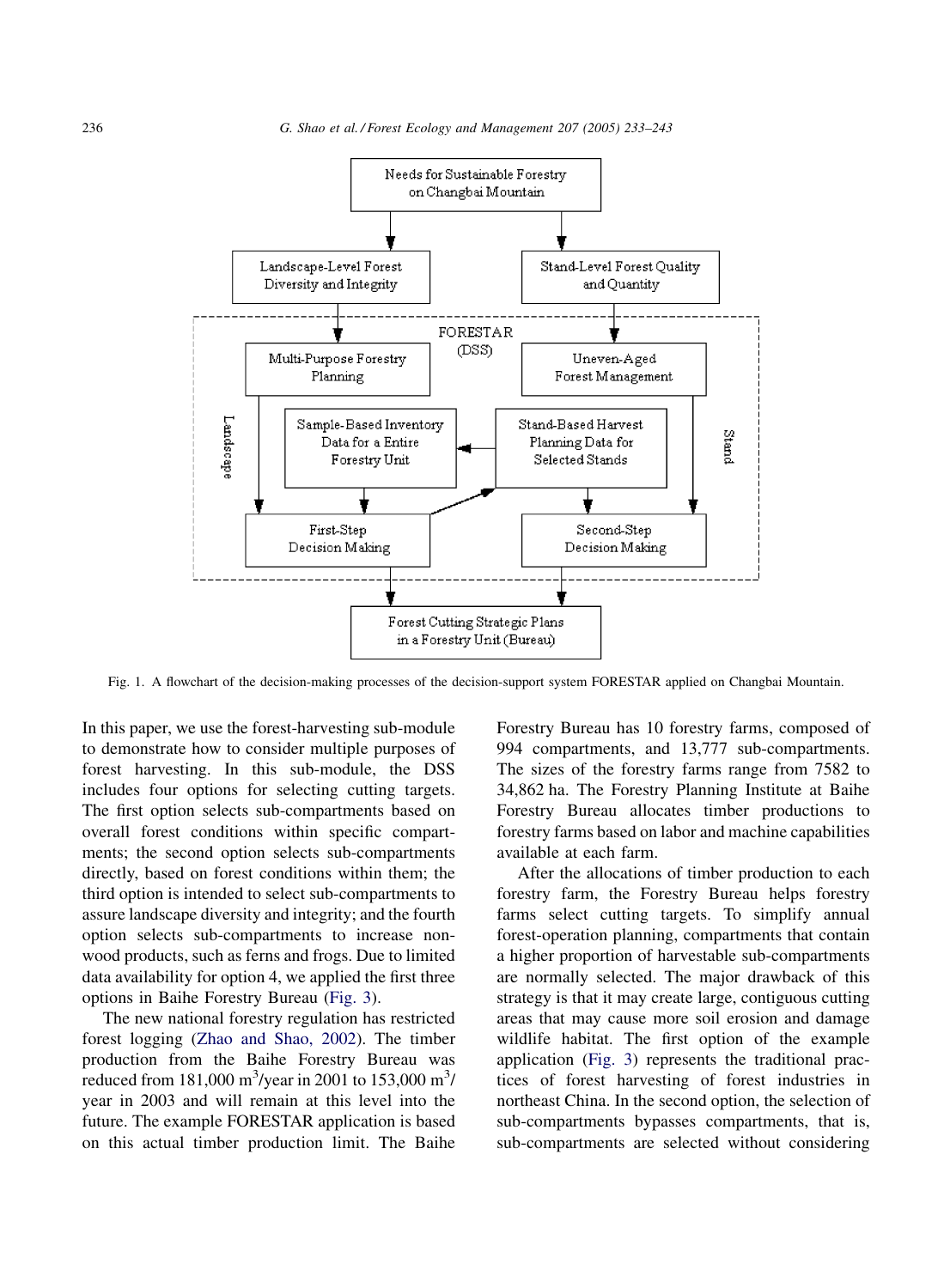<span id="page-4-0"></span>

| Cutting   |                                   |                              |                   |          |                     | 30            | Recovery     |
|-----------|-----------------------------------|------------------------------|-------------------|----------|---------------------|---------------|--------------|
|           | 混合型森林<br>$\overline{\phantom{a}}$ |                              |                   | 恢复年数:    |                     |               |              |
|           | 强度(%)<br>24.949                   |                              | 恢复时平均年收获量(立方米/年): |          |                     | 3.4<br>Annual |              |
|           | <b>Bun</b>                        | Clear All                    |                   | Save     | <b>Clear Result</b> | Exit          | Timber Yield |
| Intensity | <b>DBH</b>                        | Year <sub>0</sub>            | Cut               | Year 10  | Year 20             | Year 30       |              |
|           | (cm)                              | Trees/ha                     | Trees/ha          | Trees/ha | Trees/ha            | Trees/ha      |              |
|           | $8 - 12$                          | 32                           |                   | 32       | 33                  | 31            |              |
|           | $12 - 16$                         | 45                           |                   | 35       | 30                  | 28            |              |
|           | $16 - 20$                         | 48                           |                   | 42       | 35                  | 30            |              |
|           | $20 - 24$                         | 60                           |                   | 48       | 41                  | 35            |              |
|           | $24 - 28$                         | 64                           |                   | 56       | 47                  | 40            |              |
|           | $28 - 32$                         | 72                           |                   | 60       | 52                  | 44            |              |
|           | $32 - 36$                         | 54                           |                   | 60       | 54                  | 48            |              |
|           | $36 - 40$                         | 60                           |                   | 50       | 51                  | 48            |              |
|           | $40 - 44$                         | 45                           |                   | 51       | 45                  | 44            |              |
|           | $44 - 48$                         | 24                           | 24                | 33       | 42                  | 40            |              |
|           | $48 - 52$                         | 18                           | 18                |          | 24                  | 34            |              |
|           | $52 - 56$                         | 12                           | 12                |          |                     | 18            |              |
|           | $56 - 60$                         |                              |                   |          |                     |               |              |
|           | $60 - 64$                         |                              |                   |          |                     |               |              |
|           | $64 - 68$                         |                              |                   |          |                     |               |              |
|           | $68 - 72$                         |                              |                   |          |                     |               |              |
|           | $72 - 76$                         |                              |                   |          |                     |               |              |
|           | $76 - 80$                         |                              |                   |          |                     |               |              |
|           | $80 - 84$                         |                              |                   |          |                     |               |              |
|           | $84 - 88$                         |                              |                   |          |                     |               |              |
|           | $88 - 92$                         |                              |                   |          |                     |               |              |
|           |                                   |                              |                   |          |                     |               |              |
|           | $92 - 96$                         |                              |                   |          |                     |               |              |
|           | $96 - 100$                        |                              |                   |          |                     |               |              |
| Growth    | V(m3/ha)                          | 409<br>平均年生长量 (立方米 / 公顷 / 年) | 102               | 344      | 377                 | 411           |              |

Fig. 2. A matrix model interface associated with the decision-support system FORESTAR.

which compartments they belong to. The advantage of this option is that the stands with the highest timber stocking within a forestry unit are cut. The option also considers forest age, tree size, and species composition. However, this option does not consider the spatial locations of the cutting targets. The third option is used to prioritize sub-compartment selection based on the conservation of landscape diversity and integrity. The sub-compartments selected with this option are not necessarily the most productive for timber, but logging of these sub-compartments will increase landscape diversity and retain landscape integrity. One primary consideration is to skip at least one sub-compartment between harvested sub-compartments.

After the selection of eligible forests for cutting with each option, a new item called Option1  $(O_1)$ , Option2  $(O_2)$ , or Option3  $(O_3)$ , is added to the data table. The new item has one of two values: 1 representing ''selected'' and 0 representing ''nonselected''. A second item called Priority Order (PO) was also added to the data table. The value of PO was computed with the following formula:

$$
PO = \sum_{i=1}^{3} O_i w_i
$$

where  $O_i$  is the value (0 or 1) for option i and  $w_i$  is the weight (default values  $= 1$ ) of option *i*. The value of *PO* ranges from 0 to 3 when  $w_i = 1$ . If option *i* is more important,  $w_i > 1$ . The greater the value of PO, the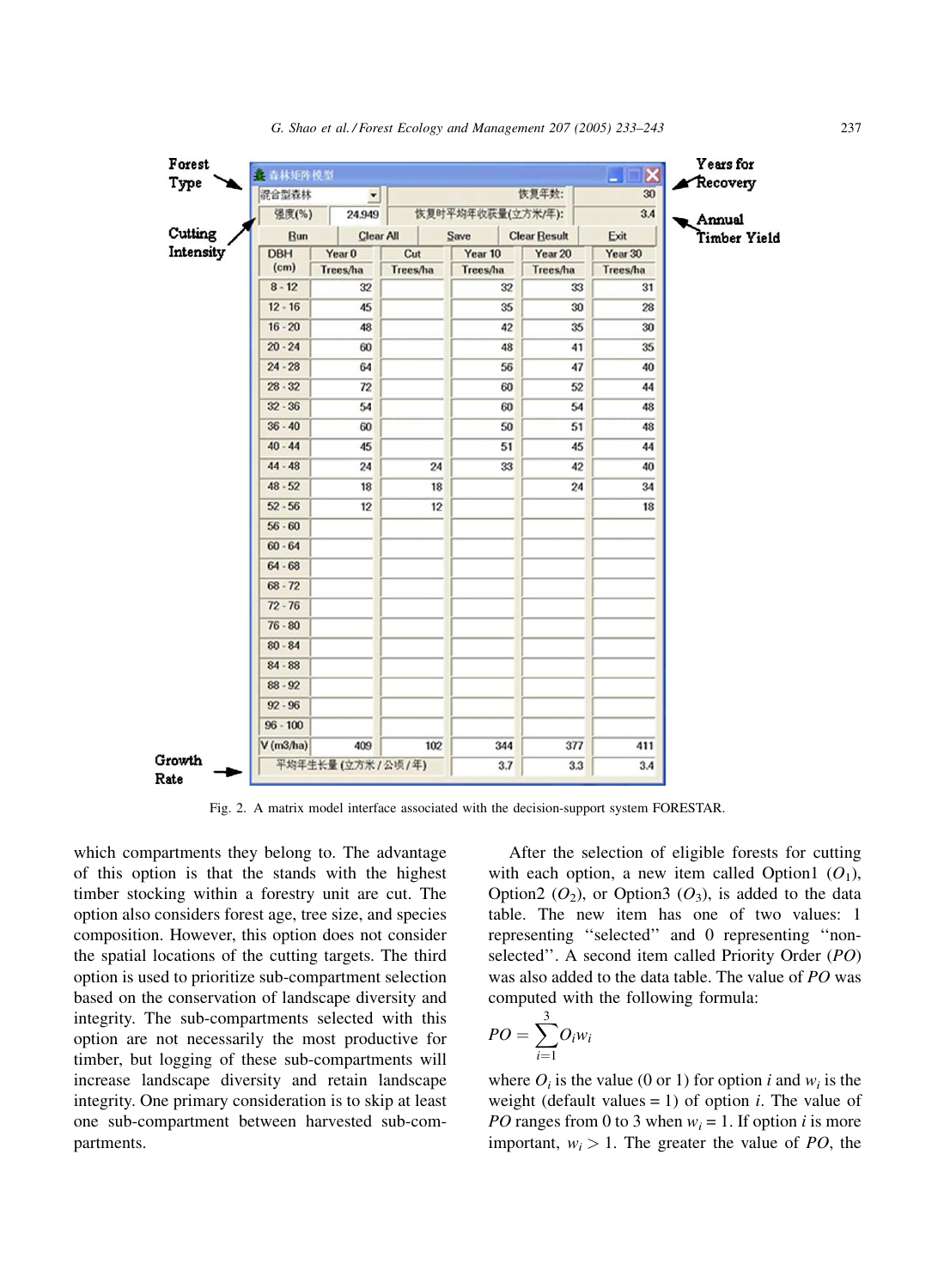<span id="page-5-0"></span>

Fig. 3. A flowchart of an example application of the first-step decision-making procedure for the Baihe Forestry Bureau on Changbai Mountain. In this example, only the first three options for forest cutting were used.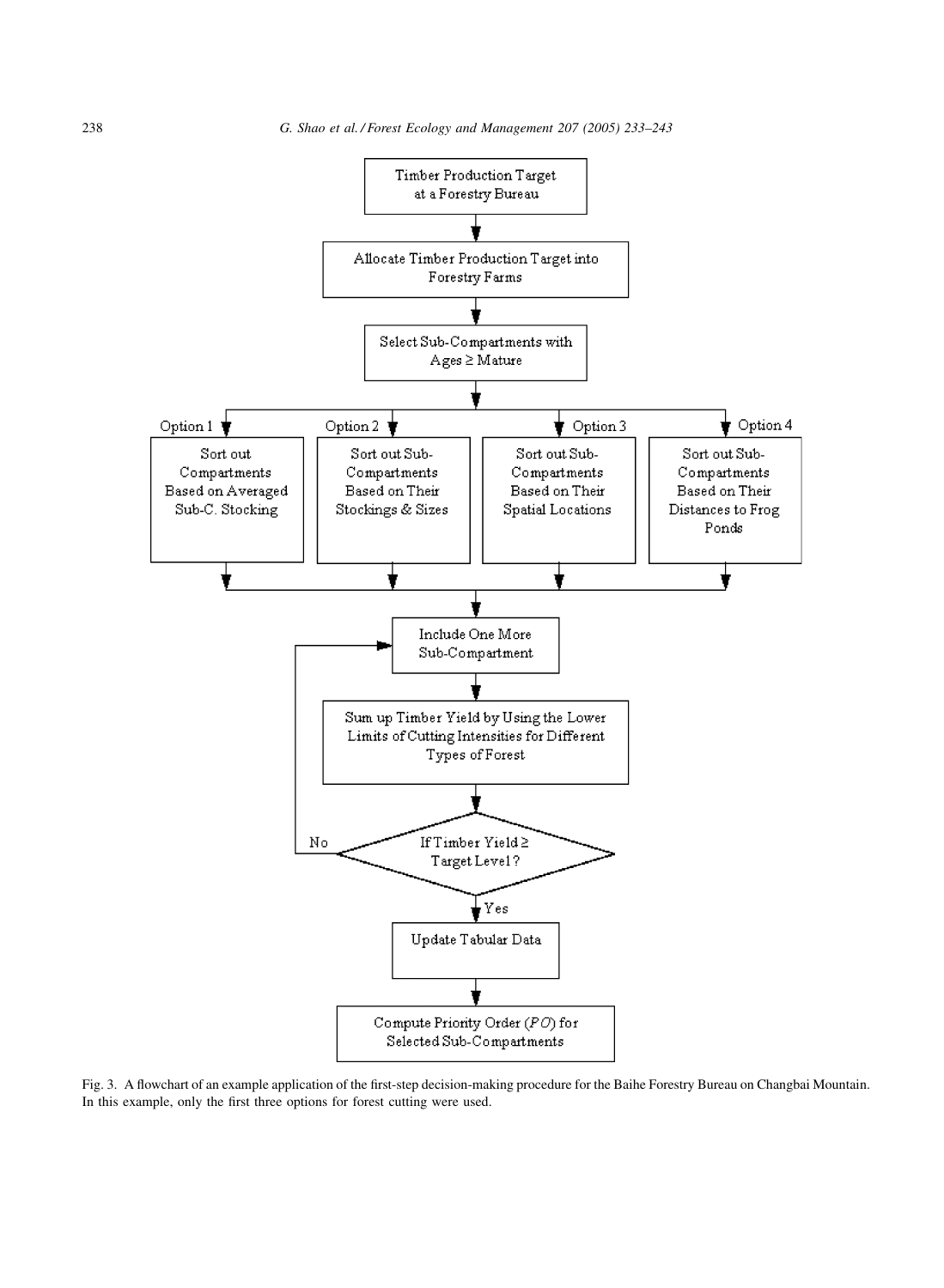<span id="page-6-0"></span>Table 1

| Combinations                 | Number of<br>sub-compartments | Total area (ha) | Total timber<br>stocking $(m^3)$ | Potential timber<br>yield $(m^3)^*$ |
|------------------------------|-------------------------------|-----------------|----------------------------------|-------------------------------------|
| Option 1                     | 145                           | 2587            | 757148                           | 194370                              |
| Option 2                     | 104                           | 2090            | 738265                           | 197392                              |
| Option 3                     | 117                           | 2398            | 760793                           | 188164                              |
| Options 1 and 2              | 48                            | 985             | 305121                           | 72113                               |
| Options 1 and 3              | 30                            | 534             | 159596                           | 38592                               |
| Options 2 and 3              | 34                            | 635             | 221589                           | 58507                               |
| Any one option $(PO = 1)$    | 187                           | 5206            | 1653574                          | 429125                              |
| Any two options $(PO = 2)$   | 67                            | 1584            | 518958                           | 132391                              |
| All three options $(PO = 3)$ | 15                            | 285             | 83674                            | 18410                               |

A summary of the numbers of selected sub-compartments for forest harvesting under different options, singly and in combination, based on 120% of 153,000  $\text{m}^3\text{/year}$  timber production

\* Note. A cutting intensity of 15% is used for general ecological forests and 30% for commodity forests.

higher the priority for selection of a given sub-compartment.

Due to expected errors in forest inventory data of up to a 20%, the first-step forest planning is made based on a target of 120% of annual timber production, or 183,600 m<sup>3</sup>/year. By using 15 and 30% as cutting intensities for the General Ecological Forest and Commodity Forest, respectively, 145 sub-compartments are eligible for cutting if only the first option is considered, 104 sub-compartments under option 2, and 117 under option 3 (Table 1). The three options result in different spatial distribution patterns of selected harvesting targets ([Fig. 4](#page-7-0)). Some subcompartments were selected by two or more options. Options 1 and 2 share 48 sub-compartments, options 1 and 3 share 30 sub-compartments, and options 2 and 3 share 34 sub-compartments (Table 1).

There are 187 sub-compartments with  $PO = 1, 67$ sub-compartments with  $PO = 2$ , and 15 sub-compartments with  $PO = 3$ . Sub-compartments with higher PO values have higher priorities for harvesting. Subcompartments with  $PO = 3$  yield an estimated harvest of only  $18,410 \text{ m}^3/\text{year}$ . However, all the subcompartments with  $PO > 2$  would generate harvests of  $150,000 \text{ m}^3$ /year, which is close to annual timber production (Table 1). The intensive, tree-by-tree inventory is carried out following the selection of sub-compartments. Sub-compartments with higher PO values are surveyed first to avoid measuring excess forests. More accurate data are obtained with the intensive survey that follows the first-step decision making, resulting in more accurate estimates of timber production.

#### 4. The second-step decision making

Determining cutting schemes is the major task in the second-step decision-making. Clearcutting is used in Commodity Forest stands that have less than 100 young trees  $(DBH < 24 \text{ cm})$  and where these trees contain less than 30% of desired tree species, such as J. mandshurica, P. koraiensis, T. amurensis and Phellodendron amurense. Forests that satisfy the clearcutting criteria account for only 1% of the Baihe Forestry Bureau; therefore, selective cutting is used.

The selective cutting methods used to harvest the two classes of forest have no major differences except for cutting intensity, which is normally between 15 and 30% for the General Ecological Forest and 30–40% for the Commodity Forest. The cutting interval of the selective-cutting methods is normally greater than 10 years. There are no systematic procedures available for local foresters to determine stand-specific and optimal cutting intensities and intervals. A high cutting intensity and/or short cutting interval can harm the sustainability of forest resources whereas a low cutting intensity and/ or long cutting interval may waste forest resources. Sound decisions should be made on a stand-bystand basis. FORESTAR provides the tools that can be used to plan forest cutting intensity and interval ([Fig. 2\)](#page-4-0).

A variety of forest models have been successfully used to simulate forest growth and succession and forest management in Changbai Mountain area ([Shao](#page-10-0) [et al., 1996\)](#page-10-0). The selective-cutting decision-support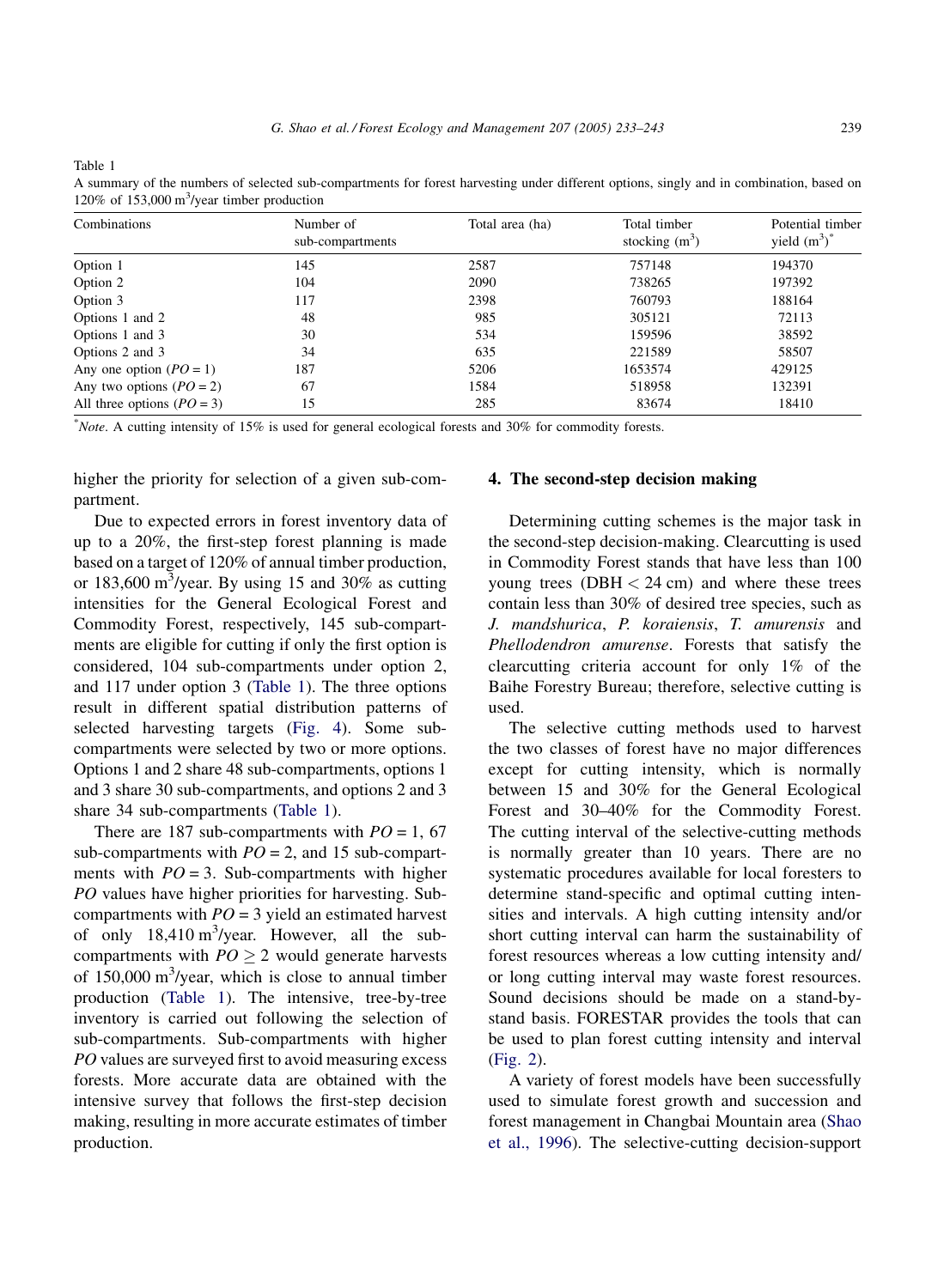<span id="page-7-0"></span>

Fig. 4. A map of sub-compartments selected for harvesting by the three individual options and by priority option value.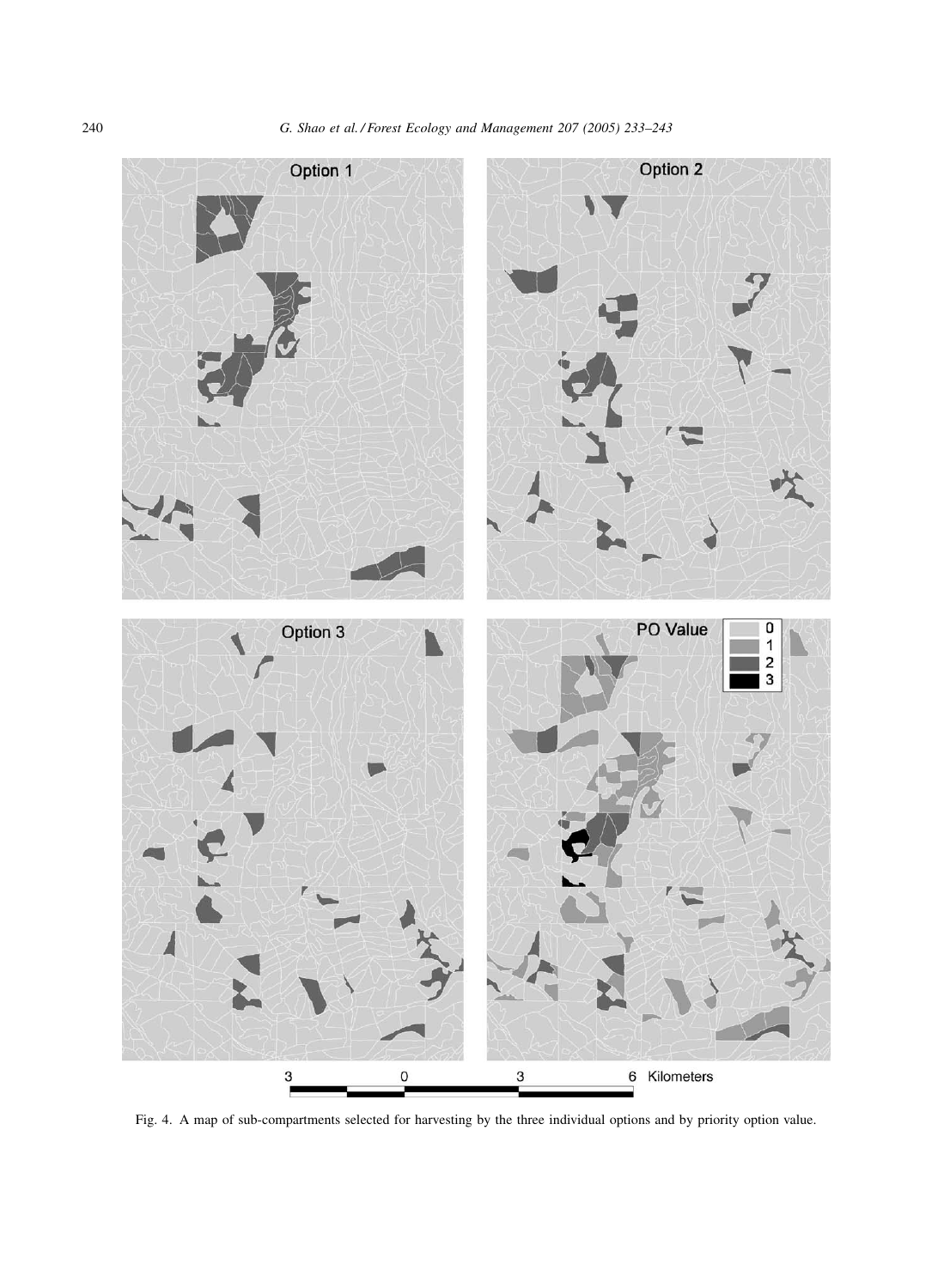| Diameter class        | Parameter $a^a$ | Parameter $b^b$ | Trees/ha (original) | Harvest | Trees/ha (shifted) |
|-----------------------|-----------------|-----------------|---------------------|---------|--------------------|
| Largest               | 0.21            | 0.74            | 12                  | 12      | 24                 |
| 2nd largest           | 0.25            | 0.69            | 18                  | 18      | 45                 |
| 3rd largest           | 0.29            | 0.65            | 24                  |         | 60                 |
| 4th largest           | 0.33            | 0.61            | 45                  |         | 54                 |
| 5th largest           | 0.38            | 0.57            | 60                  |         | 72                 |
| 6th largest           | 0.42            | 0.52            | 54                  |         | 64                 |
| 7th largest           | 0.46            | 0.48            | 72                  |         | 60                 |
| 8th largest           | 0.50            | 0.44            | 64                  |         | 48                 |
| 9th largest           | 0.55            | 0.40            | 60                  |         | 45                 |
| 10th largest          | 0.59            | 0.35            | 48                  |         | 32                 |
| 11th largest          | 0.63            | 0.31            | 45                  |         |                    |
| Smallest <sup>c</sup> | 0.67            | 0.27            | 32                  |         |                    |

<sup>a</sup> Probabilities that a live tree of a diameter class stays in that same diameter class from t to  $t + 10$  year.

An example of upward shift of trees after harvesting the largest trees from a forest stand on Changbai Mountain

<sup>b</sup> Probabilities that a live tree of a diameter class moves from that diameter class to a larger diameter class from  $t$  to  $t + 10$  years.<br><sup>c</sup> In this example, the smallest diameter class is 10 cm and diameter class inte

tool in FORESTAR employs the matrix model ([Usher,](#page-10-0) [1969](#page-10-0)) that can be represented as:

$$
\mathbf{y}_{t+1} = \mathbf{G}_t(\mathbf{y}_t - \mathbf{h}_t) + \mathbf{c}
$$

Table 2

where,  $y_t$  is a vector describing the diameter distribution of trees per area unit for a stand at time  $t$ ;  $h_t$ , is the harvest vector (*i.e.*, the number of trees of each diameter class that are cut at time  $t$ );  $c$  is a vector representing artificial regeneration that is independent of stand state; and  $G_t$  is a matrix of diameter-transition probability parameters: 1) probabilities that a live tree of a diameter class stays in that same diameter class from t to  $t + 1$ ; 2) probabilities that a live tree of a diameter class moves from that diameter class to a larger diameter class from  $t$  to  $t + 1$ ; and 3) in-growth rate from natural regeneration that is dependent on stand density and stocking.

One important advantage of selective cutting is that the removal of canopy trees provides sub-canopy trees with more space that allows the residual trees to grow faster. However, these sub-canopy trees may not grow as fast as open-grown trees of the same diameter because they do not have as high leaf biomass as the open-grown trees ([Shao, 1991](#page-10-0)). Such a dynamic stand mechanism cannot be accurately simulated with the traditional matrix models with constant transition probabilities. [Shao et al. \(1996\)](#page-10-0) found that larger trees normally have higher growth rate than smaller trees in an uneven-aged forest stand in Changbai Mountain area unless stand density was low. To accurately

simulate the effects of selective cutting on forest growth, the matrix model is modified, such that the diameter transition probability is a function of relative tree-size class. In other words, different transition probabilities for a specific forest type are assigned to different relative diameter classes that are labeled from the largest to smallest rather than by specific diameters. When selective cutting is applied to remove trees from larger diameter classes, the transition probabilities of the residual trees are updated by shifting these trees' positions upwards (Table 2). This simple procedure assures higher growth rate of the residual trees after cutting the larger trees.

The interface for running the matrix model contains simple input and output options [\(Fig. 2](#page-4-0)). By comparing cutting intensities, defined by users, with some outcomes, including the required number of years for recovery and the mean annual yield at recovery, users will be able to have a better understanding of the effects of cutting intensity and interval. For example, we used data from the stands identified in [Table 1](#page-6-0) to run the matrix model four times. The first run used a cutting intensity of 5%, removing some of the trees in the largest diameter class; the second run used a cutting intensity of 15%, removing all the trees in top two diameter classes; the third run used a cutting intensity of 25%, removing all the trees in top three diameter classes; and a fourth run used a cutting intensity of 35%, removing all the trees in top three diameter classes and 3/4 trees in the 4th largest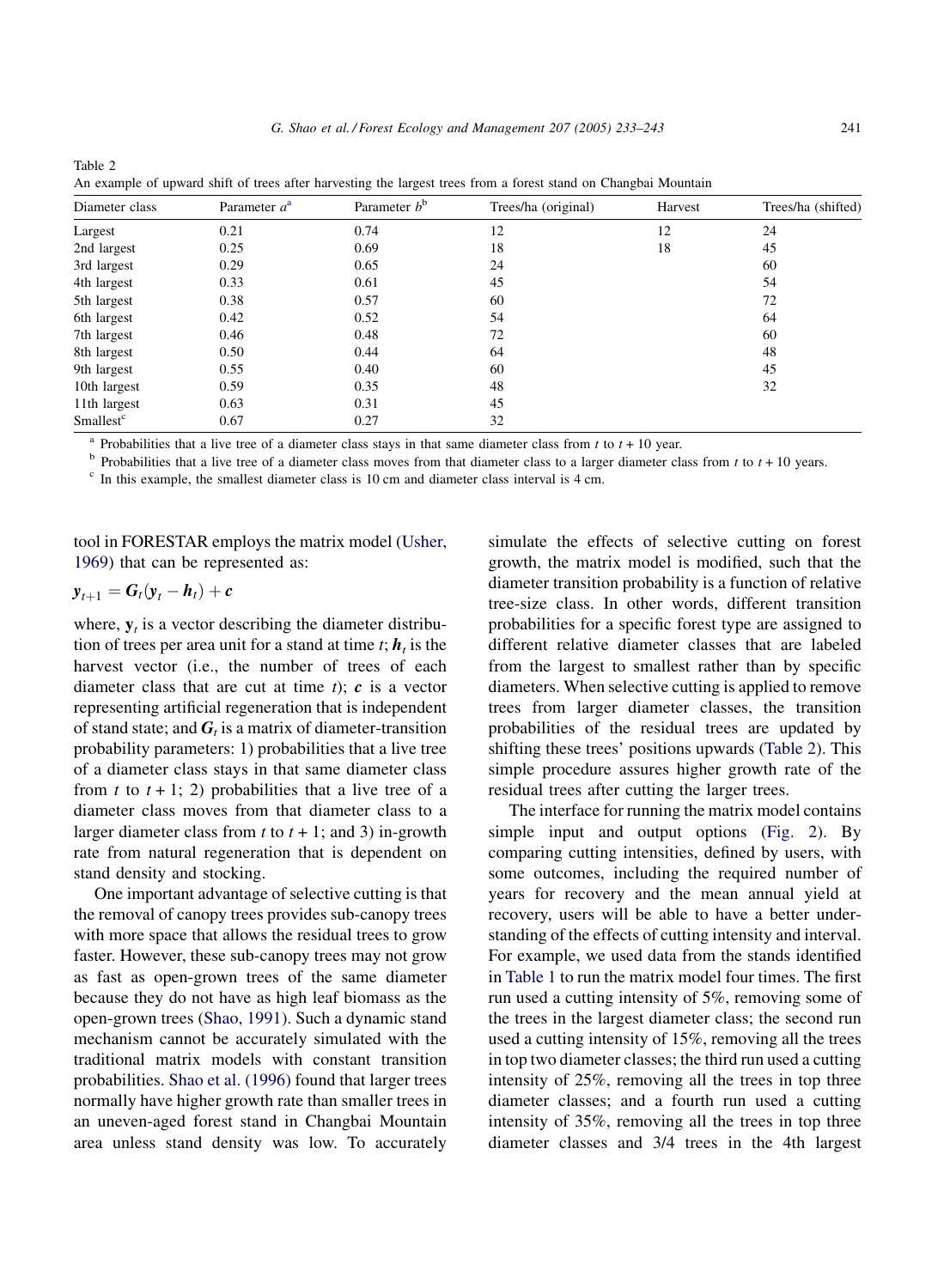

Fig. 5. Estimated years to recovery and annual yield following selective cutting at different cutting intensities.

diameter class. For the purposes of forest sustainability and high yield of timber, the extremely low and high cutting intensities were not preferable. Rather, a sound or approximately optimal cutting intensity should be around 15–25% with a cutting cycle 18–30 years (Fig. 5).

#### 5. Conclusions

The bi-step decision-making process is developed according to the needs for sustainable forestry at two spatial scales. At the landscape scale, cutting targets can be selected and located, considering timber production, economic benefit, soil-water conservation, habitat protection, and/or non-wood products. At the stand scale, a specific cutting intensity and interval can be determined for sustainable utilization of forest resources and obtaining high timber production. After the second step, the total yield of timber can be precisely computed and then compared with the planned timber budget from the first step. This helps revise the selection and location of cutting targets with the first step. Therefore, the two steps are integrated as an interactive decision-making loop ([Fig. 1\)](#page-3-0). The final logging plans worked out with such a decision-making process facilitate spatially- and temporally-sound forest management.

The use of FORESTAR is intended to improve the existing decision-making processes for multiplepurpose forest management, rather than to introduce a totally new forest-management system in northeast China. Technically, FORESTAR is designed to have a user-friendly interface and forester-convincing content. The user-friendly interface makes the decisionanalysis process transparent and clearly understandable to local foresters. The interface also encourages forestry professionals at different levels to ''play'' with the system. Chinese foresters have little experience in using decision-support computer programs. They can be scared away with complicated interfaces or operational processes before they can recognize the benefits of using DSS. The foresterconvincing content represents the power Chinese foresters urgently need to find alternative solutions in forest-management planning. A powerful DSS can convince foresters that sophisticated forest-management decisions can be easily made with computeraided planning that would be unachievable without the DSS.

By comparing the differences and similarities in forest management among different choices, as demonstrated by [Rauscher et al. \(2000\)](#page-10-0), users are able to point out the advantages and disadvantages of each option of forest management. Users can particularly compare the existing forest-management options with the improved options at both the first- and second-step decision-making processes. Such an exercise not only helps field foresters, forest managers, and policy makers make sound and consistent